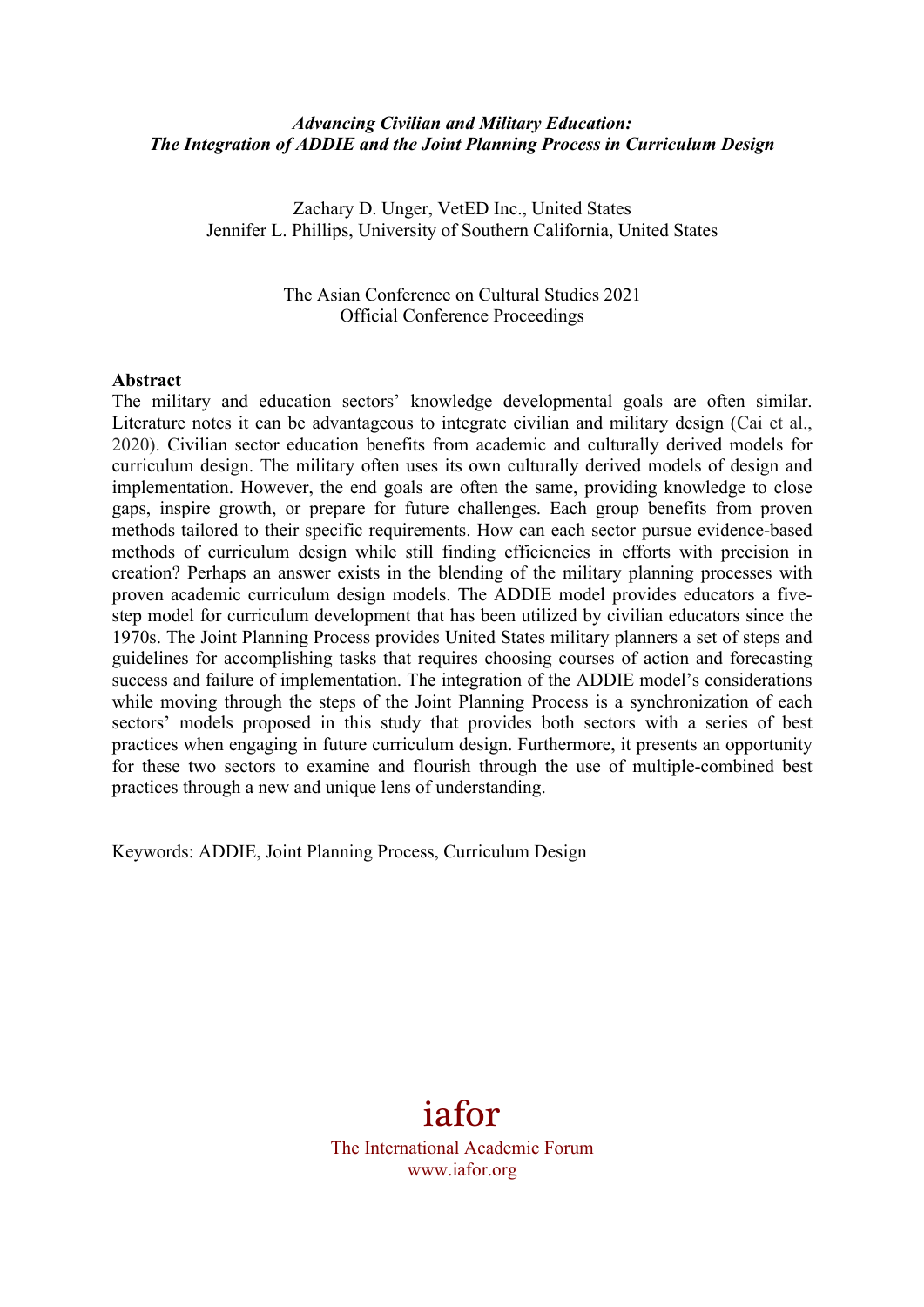## **Introduction**

The integration of the ADDIE (Analyze, Design, Develop, Implement, Evaluate) model and the Joint Planning Process (JPP) provides a viable methodology for curriculum design. Literature notes that design and integration thinking is not always effectively practiced with respect to education (Zweibelson et al., 2018). Therefore, the combination of the ADDIE model and the JPP process as explored in this paper posits an option for integration as opposed to advocating for the integration as the best option. This paper explores integration of the systems as an option to capitalize on the strengths each process poses while providing mutual support to each respective system's opportunities for improvement. An explanation of each model and their respective strengths, areas for improvement, and a description on methods to combine the two methods for curriculum design provide the basis for conclusions and further recommendations. Additionally, preliminary research centered on literature, diverse focus group participant input, and a beta-developed curriculum serve as background for conclusions and recommendations.

# **Analysis, Design, Development, Implementation, and Evaluation (ADDIE)**

ADDIE, an acronym for analysis, design, development, implementation, and evaluation, first emerged in literature as an umbrella process for instructional design (Molenda, 2015). ADDIE evolved from instructional design systems research developed by the United States (U.S.) military in World War II (Allen, 2006), finds additional origins in the Interservice Procedures for Instructional Systems Development (IPSID) produced by Florida State University for the U.S. Army (Branson, 1978; Molenda, 2015), and has been adapted in the intervening time to meet the less rigid structure of civilian training methodologies. Designed with feedback loops in mind to support continuous process improvement, ADDIE as a concept allows for rapid prototyping of training and has been implemented across a wide range of industries with over 7,000 articles and books having been published on the model (Mayfield, 2011). This review covers the steps of the ADDIE model, the key strengths of the model, and opportunities to improve upon the model based on up research and literature over the past 10 years.

#### **Overview of the Model**

The ADDIE model consists of five steps: analysis, design, development, implementation, and evaluation (Ahmadigol, 2015; Moradmand et al., 2014; Taylor, 2004). Figure 1 depicts these steps along with key activities performed during each. Analysis includes project planning, including defining the instructional goals, stakeholder analysis, and content analysis. Content analysis specifically focuses on the performance solution to be addressed through the training (Labin, 2012). The second step, design, involves defining the learning objectives and organizing and preparing the content (Labin, 2012). During development the specific training content is created and refined based upon the pre-identified learning goals and objectives. The fourth step, implementation, the training takes place and initial refinement occurs. Finally, evaluation reactions and learning objectives are measured based upon the executed content. Several training evaluation approaches have become popular, including the Kirkpatrick and Kayser Kirpatrick (2016) New World Model for training evaluation, but ADDIE itself does not prescribe a particular approach to training evaluation (Allen, 2006).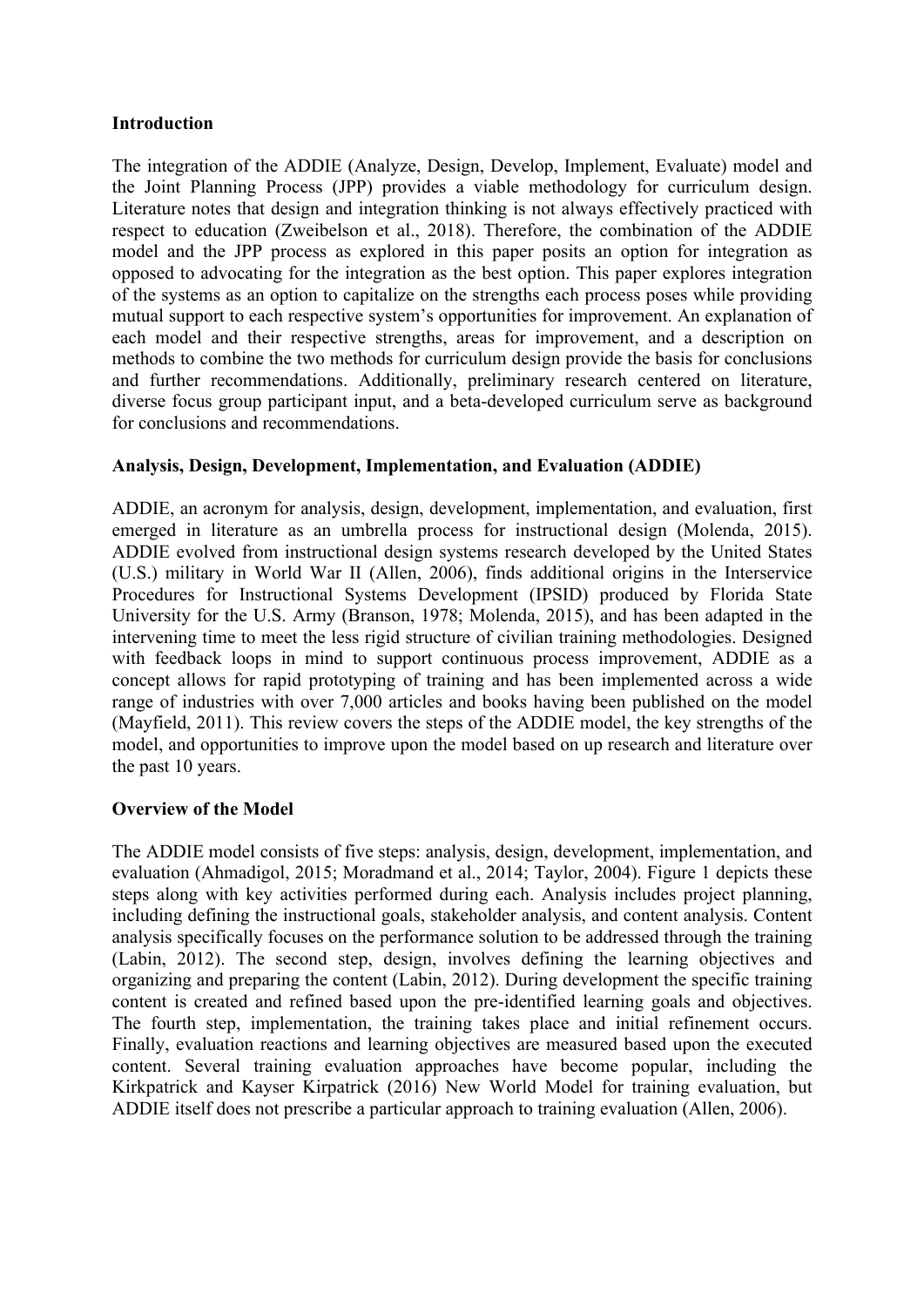

Figure 1: Steps in the ADDIE Model

# **Key Strengths**

The ADDIE model has proven effective at achieving desired training outcomes in peer reviewed studies. Lu et al. (2016) were able to demonstrate a statistically significant impact on a population of nursing students following a training implementation using the ADDIE model. Following training course completion, the self-efficacy reported among nursing program participants significantly  $(p<0.00)$  improved compared to pre-test, and 88% of participants passed the pragmatic exam (Lu et al., 2016). Abidin and Tho (2018) conducted experiments in which two mobile applications (TrueTone and Advanced Spectrum Analyzer) were used to support interactive teaching methodologies for physics experiments at a university in Malaysia. The experiments produced results with small error (5-14 %), and the flexibility of doing experiments at low cost increased.

# **Opportunities for Improvement**

ADDIE presents several opportunities for improvement, including clarity in how to execute each step, inefficiencies in process sequencing, and the assumptions that drive the overall training design. A key criticism of the ADDIE model leveraged by Bates (2014), which is particularly relevant to this paper, is the model does not provide for *how* to make decisions within each step. Additionally, the model's design does not lend itself to thinking through the practicalities of instructor-student interaction during implementation (Bates, 2014), which also presents as an opportunity for further exploration. ADDIE can also be considered inefficient due to not being an iterative process. In this regard the model's design assumes the designer knows all of the requirements in advance and evaluation is designed around these pre-established criteria without opportunity for behavior change to be considered (Drljača et al., 2017).

# **The Joint Planning Process**

The Joint Planning Process is a systematic and procedural methodology used by the United States military for planning activities. The process is a framework by which forces operate as a joint team, across the full range of joint and interagency activities (Joint Staff, 2017). Furthermore, it provides information for key leaders to attain information and make both strategic and operational decisions (Joint Staff, 2017) A keystone for senior leadership development, curriculum for Joint Planning Processes as well as joint planning systems are a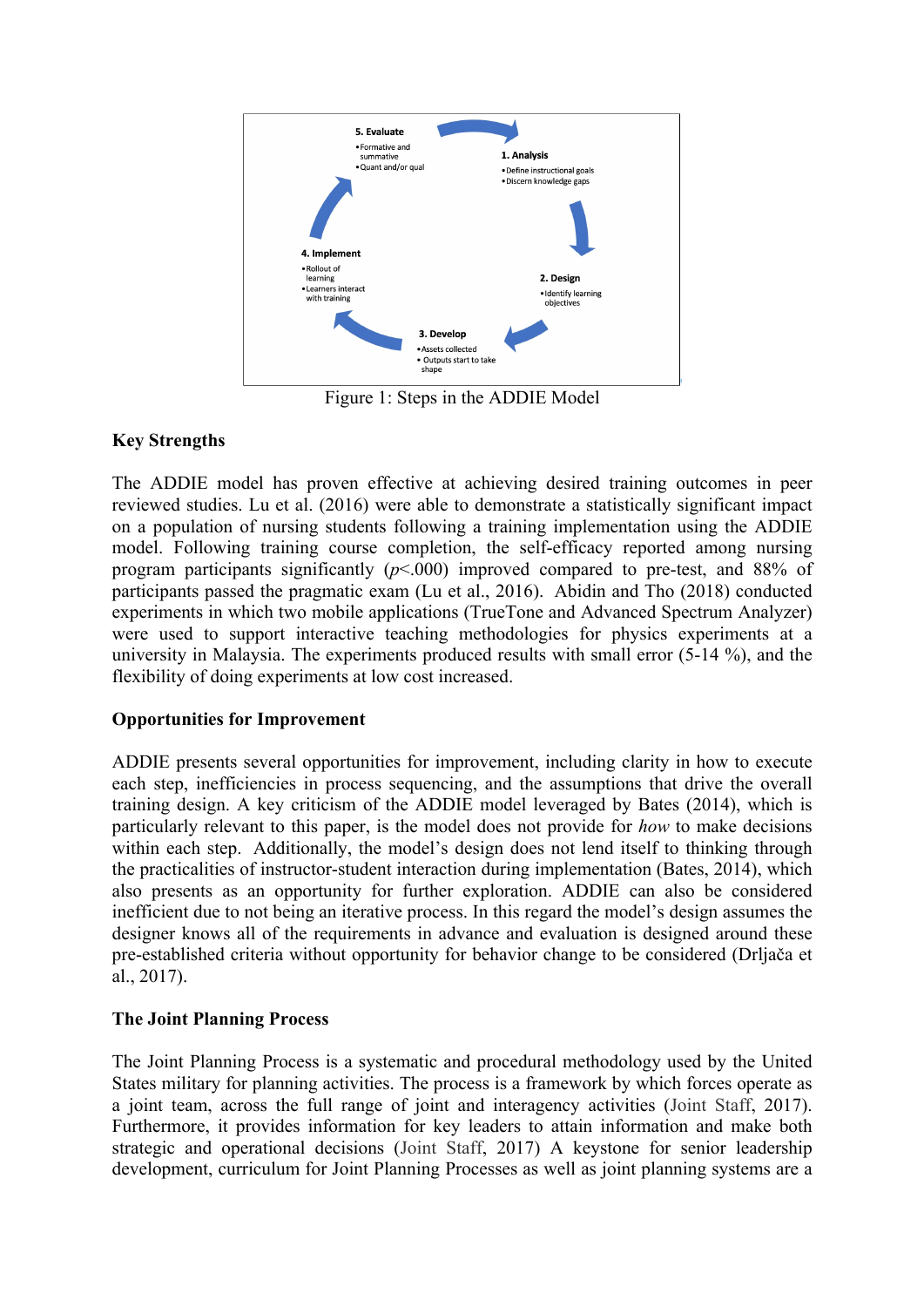requirement for senior military officers in the United States military. (Kamarck, 2016). The Joint Planning Process enables decision-making and aids senior leaders in the application of knowledge and judgement with situational understanding as it enables problem solving (Alkire et al, 2018). Thus, the joint planning process provides an established, systematic, and repeatable method for addressing current and future problems by both planners and decisionmakers if utilized, assuming the steps are followed.

#### **Overview of the Joint Planning Process**

The Joint Planning Process consists of seven steps. In a pre-determined and repeatable order, the steps are: planning initiation, mission analysis, course of action (COA) development, COA analysis and approval, COA comparison, COA approval, and order development. Figure 2 depicts these steps.



Figure 2. Seven Steps of the Joint Planning Process

In step one and appropriate authority or commander directs or explores a capability to be used in support of an objective. Subordinates and planning staffs begin planning activities in preparation for the reception of direction or guidance. In step two, the staffs review guidance, begin to develop mission estimates, and develop a mission statement focusing on the problem and an understanding of the situation with sound judgment (Alkire et al., 2018) to be addressed leading to development of a problem statement. During step three, multiple courses of action (proposed methods to accomplish an action) are developed which planners hypothesize will lead to mission success. These methods consider guidance and estimates based on mission analysis with considerations of risk and previous planning guidance. Step four consists of course of action analysis and wargaming. During this phase the validity of each COA is analyzed and the COA is wargamed against likely opposition actions and environmental conditions as well as contingencies. During step five, an agreed upon set of criteria is applied to the COA based on the COA characteristics and wargaming considerations to determine its strengths and weaknesses and lead to step sis. Step six is characterized by the selection of the overall COA that best meets the Commanders criteria and guidance, based upon earlier analysis, risk, and environmental considerations, ideally having the best chance of success (Joint Staff, 2017). The process concludes with step seven which is characterized by orders, or plans, development. This step packages and quantifies in direct statements and assignments the commanders chosen course of action and provides instructions to commence detailed planning and assignment activities to execute. The sevenstep process can be iterative (Cunningham, 2020) and is ideally briefed at the end of each step to provide progress checks and prevents wasted time and regression beyond a single step. The process can maximize efficiency (Pandey et al., 2011) and can be characterized by time and regiment by a planning lead acting on behalf of the commander's authority providing a mechanism to achieve milestones in a limited time or resource environment.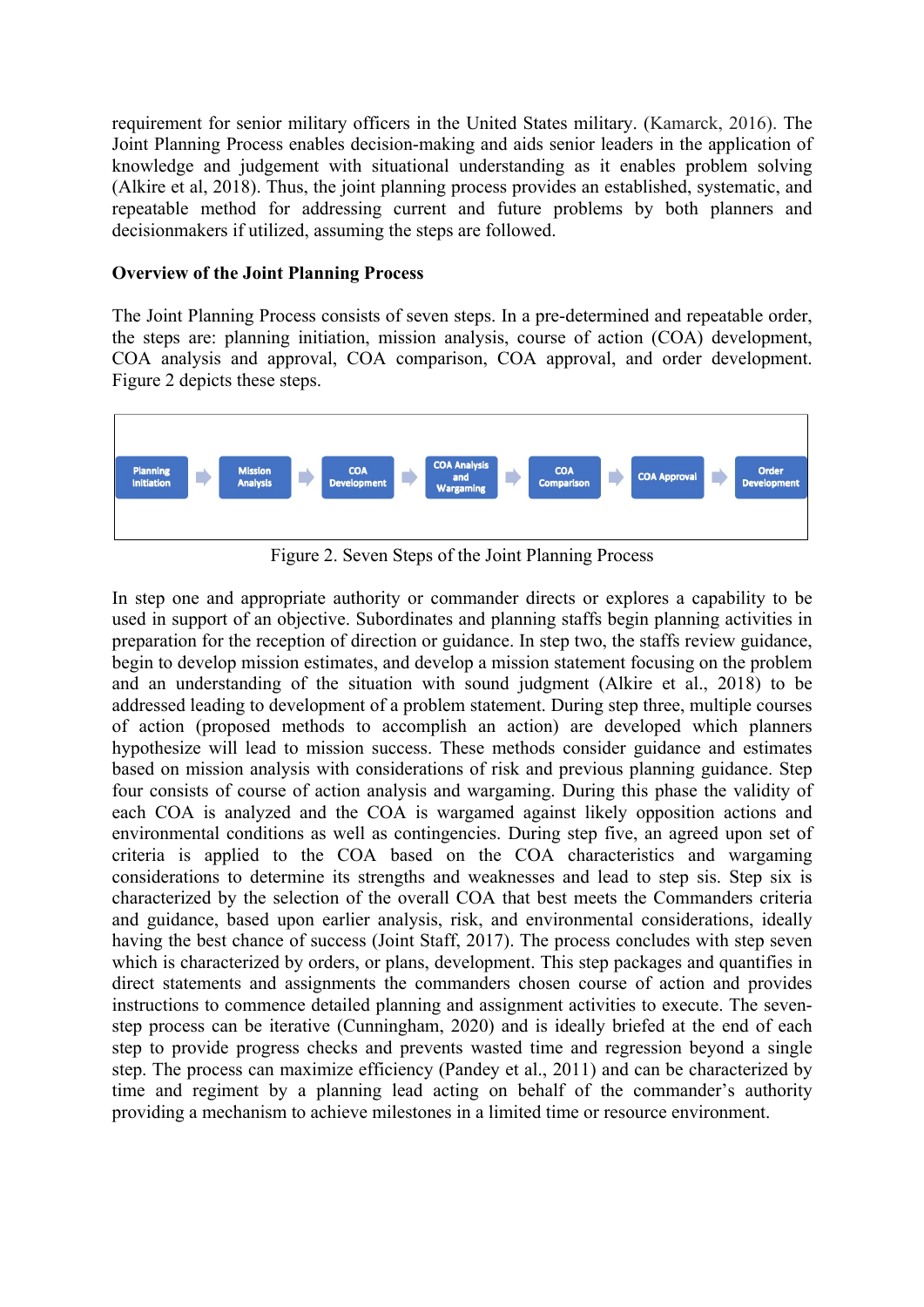# **Strengths**

The systematic and thorough, yet simple, design of the joint planning process provides the process strength. The Joint Planning Process is a typically predetermined process, which makes it both repeatable and effective (Cunningham, 2020). Cunningham (2020) further noted that the process gives the how, with what resources, and in what amount of time a problem can be addressed. The process is adaptive and constantly evolving to make it relevant and adaptable to environmental change (Scott, 2017). The process identifies and highlights strengths and weaknesses of multiple approaches to potential problem-solving solutions (Joint Staff, 2017). As noted in Joint Publication 3-0, Joint Planning enables execution through appraisal, estimation, assessment, and integration that reduces redundancies in planning and operation (Joint Staff, 2017). Thus, by remaining simple, yet relevant by reducing redundancy, the process is potentially useful to multiple stakeholders.

The Joint Planning Process could provide the opportunity to maximize time, efficiency, and flexibility early on with other frameworks (Pandey et al., 2011). Desk-top exercises utilizing a methodology or process in conjunction with, or like, the Joint Planning Process could be suitable for development or planning workshops attempting unity of effort and agreement among various experts and backgrounds (Alkire et al., 2018). Thus, utilizing the Joint Planning Process can aid a development effort with multiple stakeholders providing curriculum development a systematic potentiality for success.

# **Opportunities for Improvement**

The Joint Planning Process is not without its weaknesses and opportunities for improvement. The joint doctrine used for the Joint Planning Process can struggle to differentiate, or describe, the differing levels or magnitudes of problem solving (Kendrick, 2018). Kendrick (2018) further noted that the language provided in the process might not be useful or adaptable to all situations. The process can also demonstrate weakness if adequate representation of all pertinent stakeholders is deficient (Andres, 2007). Furthermore, stakeholders present in the process can find themselves trapped in the problem definition stages of analysis equally if they find themselves identifying solutions as differing perceptions of problems are often likely to present themselves (Greenwood, 2008). Additionally, should members of the planning group be unfamiliar with the steps of the process, errors or omissions during early planning stages intensify as the process proceeds (Joint Staff, 2011).

There exist opportunities for improvement to the planning process regarding familiarization training, measures for ensuring adequate subject matter expertise presence, common criteria for problem statement definitions, and baselines for terminology usage throughout the process. Andres (2007) noted that using Joint Planning Processes to its full potential requires integration of the entirety of the components in the process. When used deliberately, and early, in in planning or development, joint planning can enable overall effectiveness for a team when complimenting or integrating with a separate methodology or systematic process.

#### **Integration of the ADDIE Model and the Joint Planning Process**

Embedding the joint planning process steps throughout each component of the ADDIE model presents a potentiality to build on the research backed success of the ADDIE model with clarity on how to execute each step. By dividing the seven steps into relevant stages within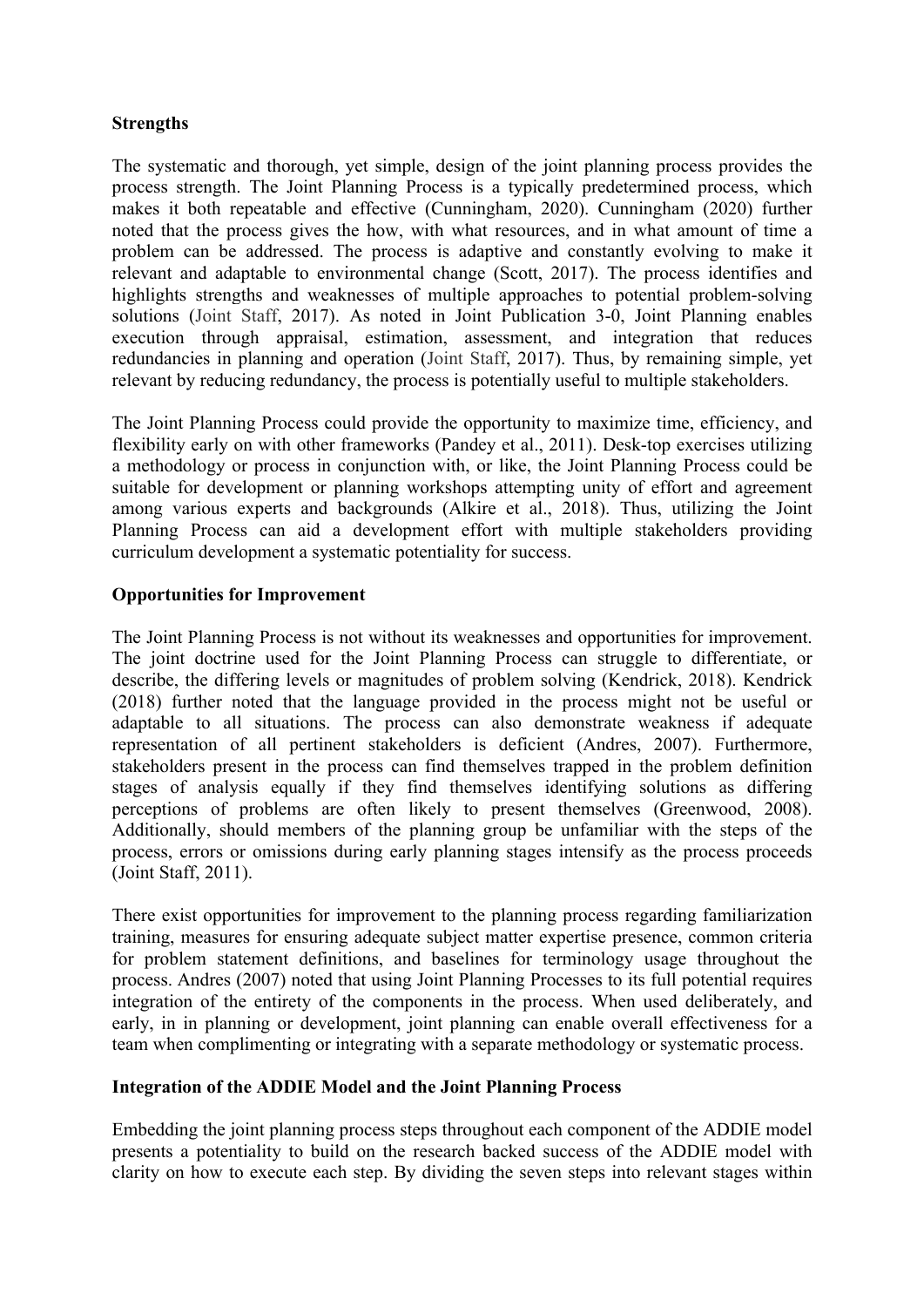each ADDIE phase, the joint planning process reinforces ADDIE with structured, prescriptive, predictable, and repeatable steps. The sub-sections below are organized according to the integrated approach: planning initiation, analysis, design, development, implementation, and evaluation. Once the discussion of each of the integrated processes is complete, key tasks informed by the Joint Planning Process, including personnel actions, timing, and program of action and milestones, that are recommended by this approach will be discussed. Providing an entry point into the ADDIE model is the first step of the Joint Planning Process, planning initiation.

# **Planning Initiation**

The design process posited in this paper begins when a relevant authority designates the need for curriculum development and assigns a relevant stakeholder(s) to pursue a given line of effort. It is the responsibility of the receiver to accept the tasking, identify resources and time available for planning, assess the current environment, and create an atmosphere in which to begin the first phase of the ADDIE model.

## **Analysis**

The beginning of the ADDIE process requires the identification of goals, the specified target audience and content analysis. Similarly, the injection of joint planning process step two, mission analysis, provides specific questions for planners to ask: what it will take to accomplish, will the curriculum address the desired objective, what limitations exist, what personnel and resources are required, and how will success be defined. Planners will know they are complete when they can answer what the specific tasks required of them are in the process of the desired curriculum design, an approach to achieving the design, what potential pitfalls to success exist, and how the current environment can affect the process and the output. Successful synthesis of these concepts will move stakeholders to step two of the ADDIE model, design.

#### **Design**

The design phase of the ADDIE model includes the determination of desired learning objectives, content preparation, and delivery and evaluation strategies. These deliverables are supplemented by step three, four, and five of the Joint Planning Process (COA development, COA comparison, and Wargaming). As an example, Ahlawat et al. (2017) notes that wargaming processes in the education environment can enabled lessons learned.

#### **Development**

This phase of the model begins with step six in the Joint Planning Process: COA Approval. The outputs of this step will include the presentation of the chosen course of action for validation with modifications and a refined approval for implementation. The development phase of the ADDIE model consists of resource and content refinement. Additionally, production, testing, feedback, validation, and revision are accomplished during this phase.

#### **Implementation**

The implementation phase of the ADDIE model includes preparation and interaction or engagement with both trainers and learners. The phase of the model is supported by step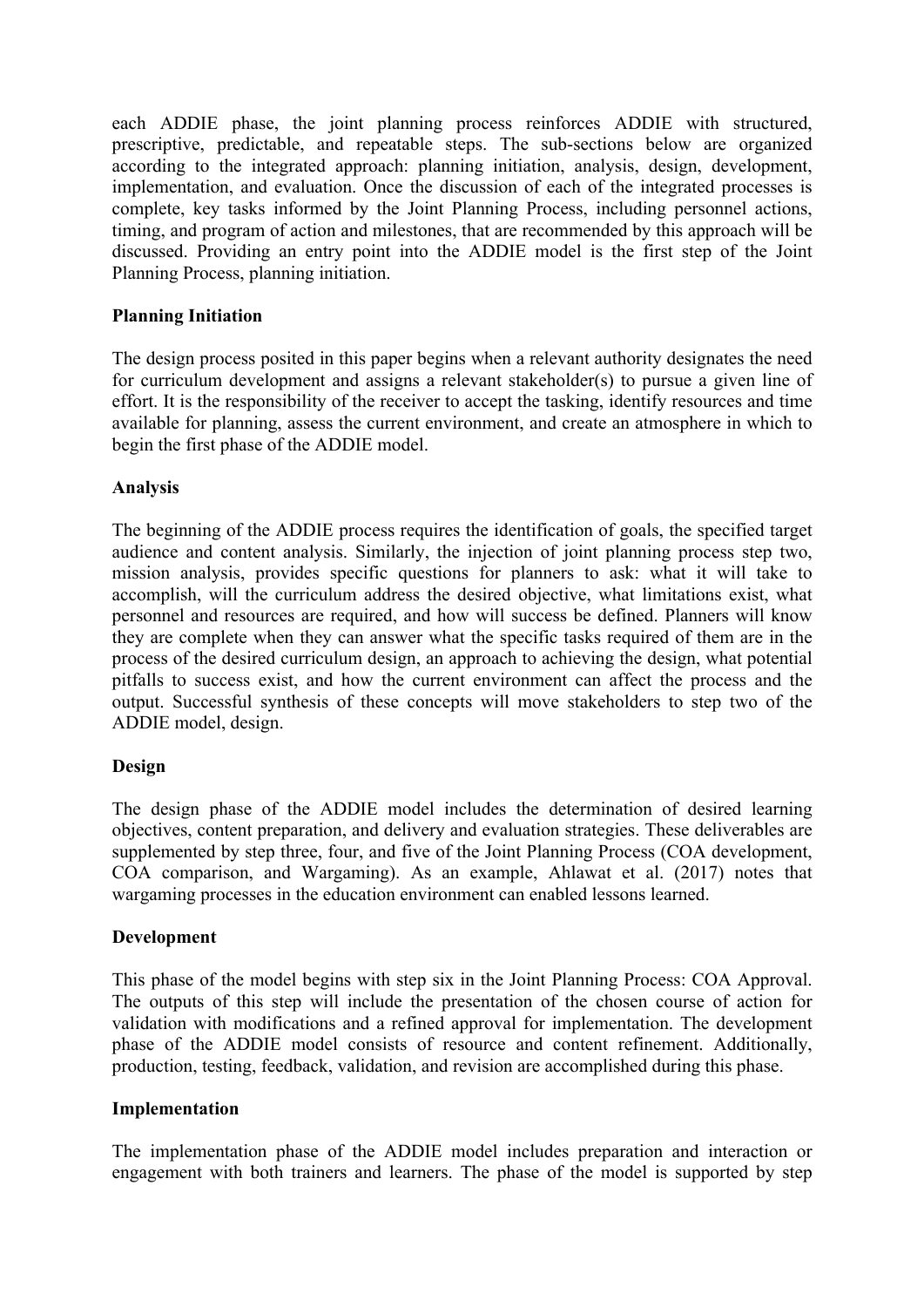seven of the joint planning process: order development. During this stage of the joint planning process supported and supporting individuals are engaged by the convening authority and notified of mission, resources, and limitations with clear and concise guidance from the convening authority. As an output, the step identifies and designates specific groups or parties responsible for certain tasks. This allows for commencement preparation in the form of either written or verbal plans to execute.

# **Evaluation**

The evaluation phase of the ADDIE model assesses the overall quality or efficacy of learning and resources and provides a mechanism for feedback for future improvement. This phase, although not supported by a Phase of the Joint Planning Process is the transitory step back to step one of the Joint Planning Process, initiation, providing an iterative cycle to begin the ADDIE model supported by the Joint Planning Process anew.

## **Personnel Duties**

This paper posits that the convening authority will designate a party or parties responsible for the curriculum design. Given this assumption, the responsible stakeholder should, resource dependent, appoint an individual in charge of knowledge management. This individual is responsible for capturing, quantifying, and preparing for presentation the outputs of each phase. Furthermore, the responsible stakeholder or designee should be prepared to receive a an in-progress review, or status update presentation, at the end of each phase and determine whether to progress to the subsequent phase or refine insufficient deliverables. Lastly, the orchestrator should coordinate or delegate the task of preparing a suitable workspace or forum in which members are able to conduct the design process.

#### **Timelines**

Derived and discussed during initiation, a timeline should be developed that considers time available and splits it equitably, but not necessarily equally, among the phases. Furthermore, the timeline should be refined to include the comprehensiveness with which each Joint Planning Process step will be executed within each ADDIE phase. The notional timeline for planning derived from the Joint Planning Process provides further structure and guidelines that support the structural integrity of the ADDIE model execution.

#### **Program of Action and Milestones**

The previously mentioned individual responsible for overall orchestration of the ADDIE model and Joint Planning Process integration is enabled by developing a timeline that is modeled as a program of action and milestones. The orchestrator conveys to their respective team the notional timeline, be it hours, days, weeks, or months. They must also clearly designate the definitive beginning and ending criteria for each of the phases. This data is best presented in a one-page visual that can be displayed in multiple easily accessible and readily visible locations for the entire team.

#### **Initial Research**

In support of the posited integration method the authors pursued literature review and focus groups. They also conducted an initial beta of the integrated design process concept in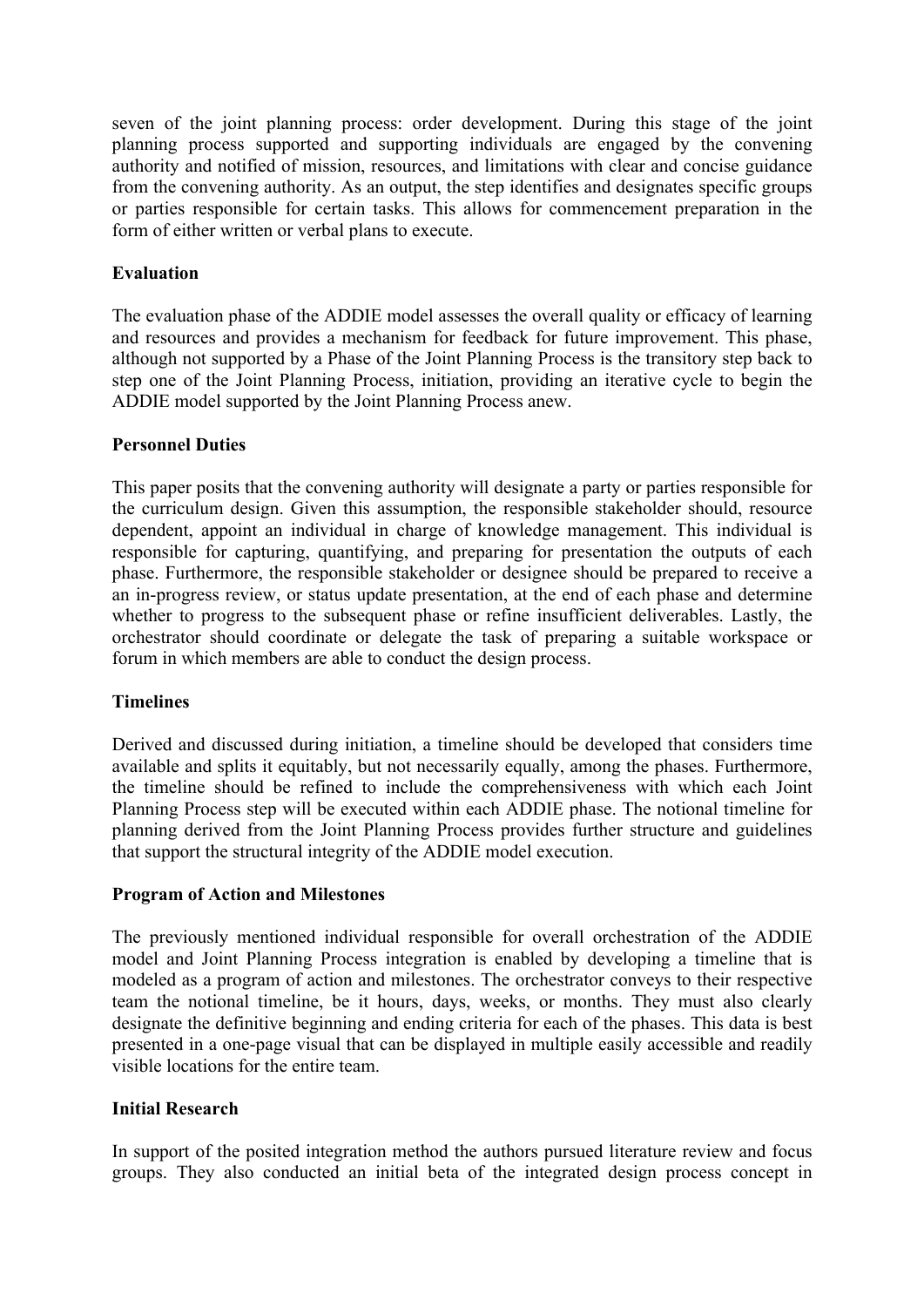conjunction with an initial curriculum development for a newly conceived course. Literature previously denoted in the introduction section encompassed the ADDIE Model, the Joint Planning Process, Joint Planning, and systems integration. Three focus groups were utilized. Focus groups consisted of personnel from both the military as well as academia. Focus groups were representative of differing academic and military departments, backgrounds, and geo-graphic regions within the United States to solicit a diversity of thought, experience, and background. The course chosen for beta-testing the model was a three-week, 127 hour course with a student target population of 30-45.

# **Focus Group One**

Focus group one utilized a perspective that prioritized the Joint Planning Process as the primary curriculum design method. The ADDIE model took a secondary role. Although structured, primary focus of the half-day group was centered on the process and timelines needed to complete a curriculum design. There was varying focus on the content or material resources needed to fulfill desired learning objectives. The group hypothesized a foundational program of action and milestones that provided a framework that could complete a course but was non-specific with respect to instructional goals, outcomes, or strategies.

#### **Focus Group Two**

Focus group two utilized a perspective that prioritized the ADDIE model with the Joint Planning Process taking a secondary role. Learning goals and methodologies, learning paradigms, and pedagogies were of significant discussion as was the detailed discussion and explanation of instructional systems design. The group discussed the worthiness of the ADDIE model at length. However, the group did not quantify or note techniques on how to operationalize the model itself. The group ultimately agreed on the merits of the models' considerations but was not able to quantify how the process itself would assign roles and responsibilities or direct the group in the logistical production of a curriculum moving forward beyond the discussion.

#### **Beta-Testing**

An initial beta test combining the ADDIE model with the Joint Planning Process was utilized to accomplish a newly directed course. Stakeholders with background in ADDIE as well as stakeholders with Joint Planning Process experience represented the available personnel utilized for development. Overall course development, including syllabus, digital and material resources, and lessons plans, amounted to a 3-month completion time. Although the course was approved, areas of deficiency were noted. These deficiencies included lack of direction, lack of understanding of each of the individual processes by individuals, inability to meet specified timelines, and significant variance in the differing delivery methods for the separate blocks of instruction that supported the course.

#### **Conclusions**

The combination of the ADDIE model and the Joint Planning Process provides a viable method for curriculum design. The combination of the ADDIE model and the Joint Planning Process can be a viable option, but there is more room for improvement. There is also more to be understood to determine how effective this hybrid approach may or may not be and where greater efficiencies and understanding can be gained. Culturally, there is much to be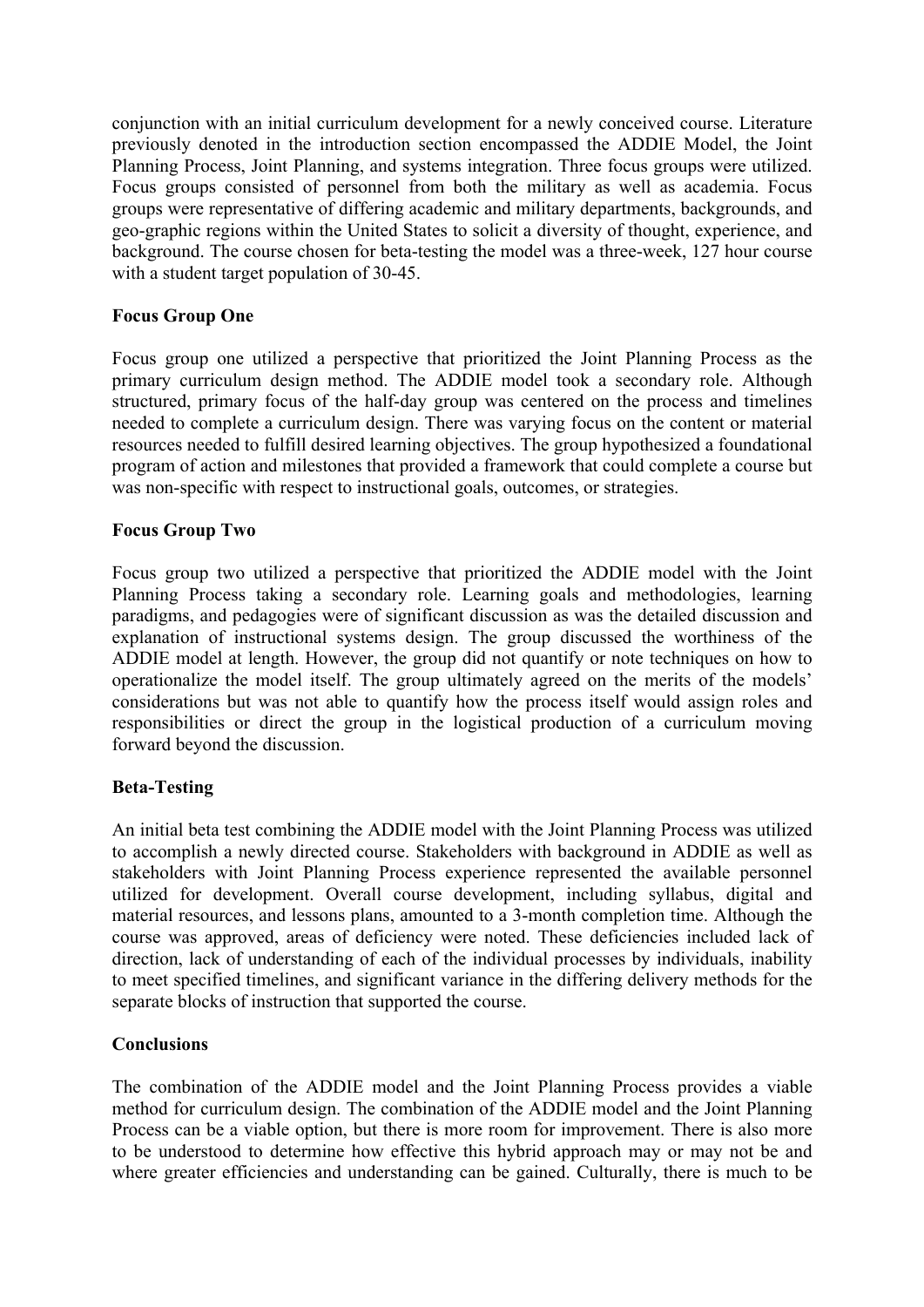understood between the individuals who possess deep understanding in either one of the approaches but possess little understanding of the other when working in a combined atmosphere.

The combination of the ADDIE model and the Joint Planning Process provides a viable method for curriculum design. However, although the combination of the ADDIE model and the Joint Planning Process can be a viable option, there is much room for improvement and more to be understood to determine how effective it may or may not be and where greater efficiencies and understanding can be gained. Culturally, there is much to be understood between the individuals who possess deep understanding in one of the two but possess little understanding of the other when working in a combined atmosphere towards a common curriculum.

## **Potential Areas of Friction**

Area for potential friction exist in the future development efforts of individuals seeking to utilize the combined model. The paper's authors noted on several occasions that the process itself can stop forward progression for arguments and understanding of where certain steps best fit into the overall process when not fully utilized or seemingly signifigant dependent upon the curriculum to being designed. Although as previously noted in literature, as long as steps are acknowledged before decision made, the overall effort can be successful. Additionally, a hazard to the overall process exists should individuals invert the priorities of the joint planning process over the intent of the ADDIE model. The ADDIE model drives the educational foundation of the overall proposed method wheras the joint planning process provides a guideline by which to execute and operationalize the model providing the potential for iterative processes. Ergo, a common cultural understanding between the two knowledge bases within the stakeholders is a baseline or potential friction becomes a distinct possibility.

Resources, or lack thereof, represent a potential pitfall for successful completion. Although resources can often be a constraint on any developmental process, resources in the cse of combining the ADDIE model and the Joint Planning Process are best exemplified by personnel with the requisite knowledge of both systems and personnel available to fillt he required roles of the joint planning process itself. The authors posit that a lack of either of these resources would produce a similar result to the beta test, elongating the overall timeline and incomplete development or actuation of each individual step in ADDIE or the Joint Planning Process leading to an overall failure to fully integrate the two.

#### **Possibilities for Improvements**

Future improvements on the proposed model encompass cross-cultural understanding, resources, and iteration. Based upon the literature review, focus groups, and beta-test, the following recommendations for a better actuation of the model are made:

1- Before curriculum development commencement, provide to all involved curriculum planners a baseline knowledge presentation by subject matter experts on each of the respective two models to level a common cross-cultural understanding between the educational and military aspects of the combined method.

2- Appoint a singular primary stakeholder responsible with tasking authority and accountability of the timeline, deliverables, and process.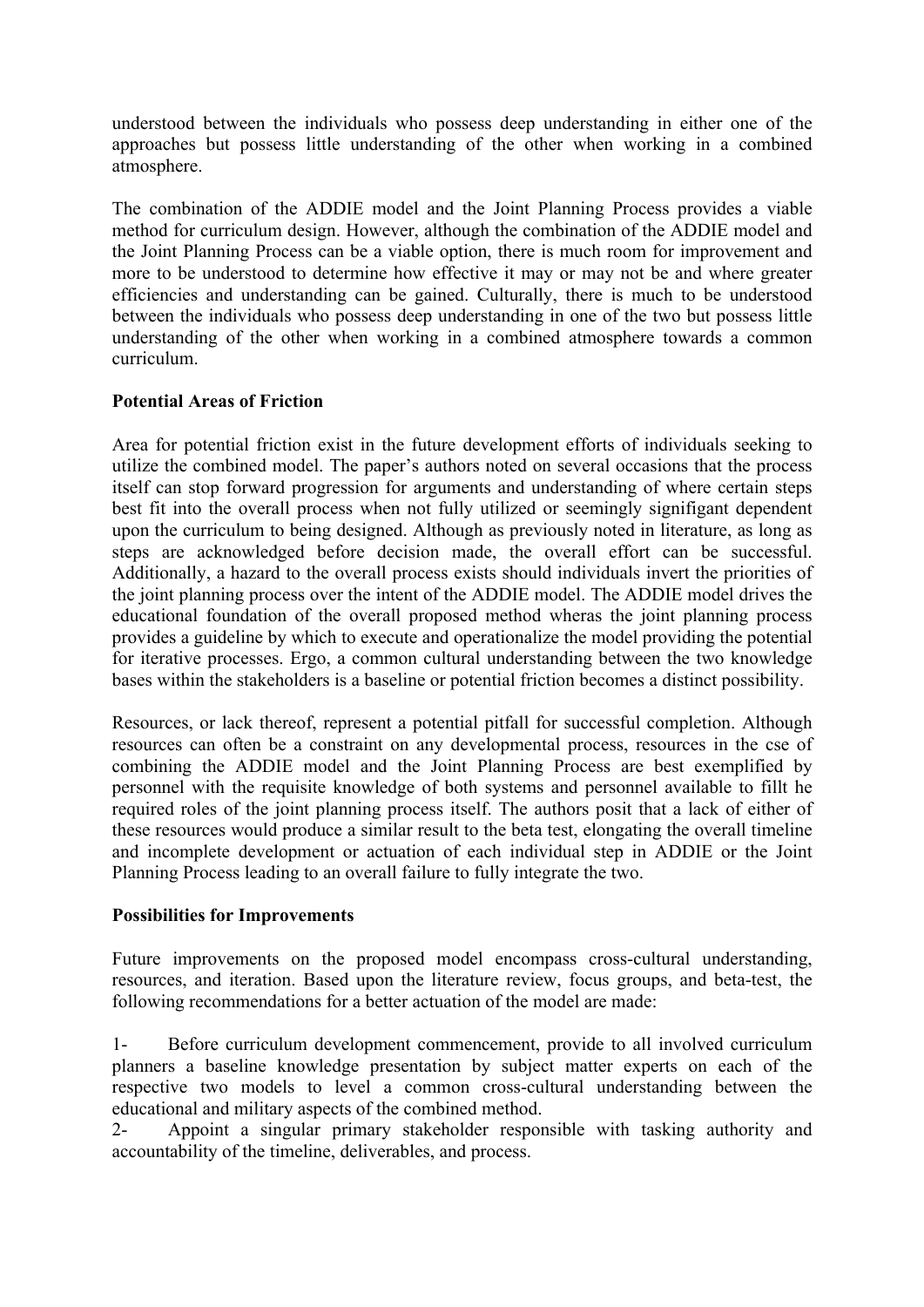3- At the conclusion of each ADDIE phase, brief the convening authority on the outputs of the given phase and overall progress towards completion for a progress check.

4- Provide a dedicated workspace or forum for development and adequate job aids that, at a minimum, provide literature and visual aids on both the joint planning process and the ADDIE model as well as the proposed program of action and milestones.

5- Ensure the stakeholder group consists of one ADDIE model and one Joint Planning Process subject matter expert throughout planning to adjudicate friction points or process and phasing questions.

# **Future Areas for Exploration**

As this was an initial proposal and iteration of a potential model for curriculum development there exists many possibilities for future research and experimentation through iteration. This paper recommends future iterations of this model executed against varying course lengths. Although the initial course tested was a three-week course totaling 127 hours, future iterations could explore week-long workshops, an academic quarter, or a semester long course. Similar research might utilize the method to evaluate its utility when planning the entirety of a family of course. Researching the differing lengths of curriculum might yield results which demonstrate the methods usefulness only on a particular length of course or demonstrate it is useful independent of the subject course length.

Future research or study might also examine putting constraints on time available to utilize the method. This research might determine that the method is useful, or not, for certain periods of time and not others. Although in this case three months was the time used, perhaps future iterations might determine it is best used over the course of a day, week, months, or a year or perhaps might yield time available is not a distinctly significant factor.

Future iterations or research might explore shifting steps of the joint planning process into different phases of the ADDIE model. This paper's authors focused specifically on where step six of the Joint Planning Process (COA approval) best fit between ADDIE's design or development phase. Future research or iterations might find similar steps that have the potential to move on phase forward or back, so long as they are considered.

# **Closing**

A cross-cultural understanding of utilization of the academic ADDIE model and the military Joint Planning Process provides one of many potential methods to use for curriculum design. Although only initially developed and researched and consisting of many potentials for future improvements and research, the method initially appears viable. Key strengths come from combining military and education sectors proven systems, many potentials for friction exist as well. Much is yet to be done with the need for more research and iterations but as literature and initial focus groups and testing demonstrates, systems integration and cross-cultural cooperation can yield positive benefits. Researchers and future curriculum developers would do well to explore combing the two methods given the are able to capitalize on each sectors systems strengths and minimize their weaknesses through stakeholder knowledge, cooperation, and understanding Ultimetly determining for themselves if the method presents a viable potentiality.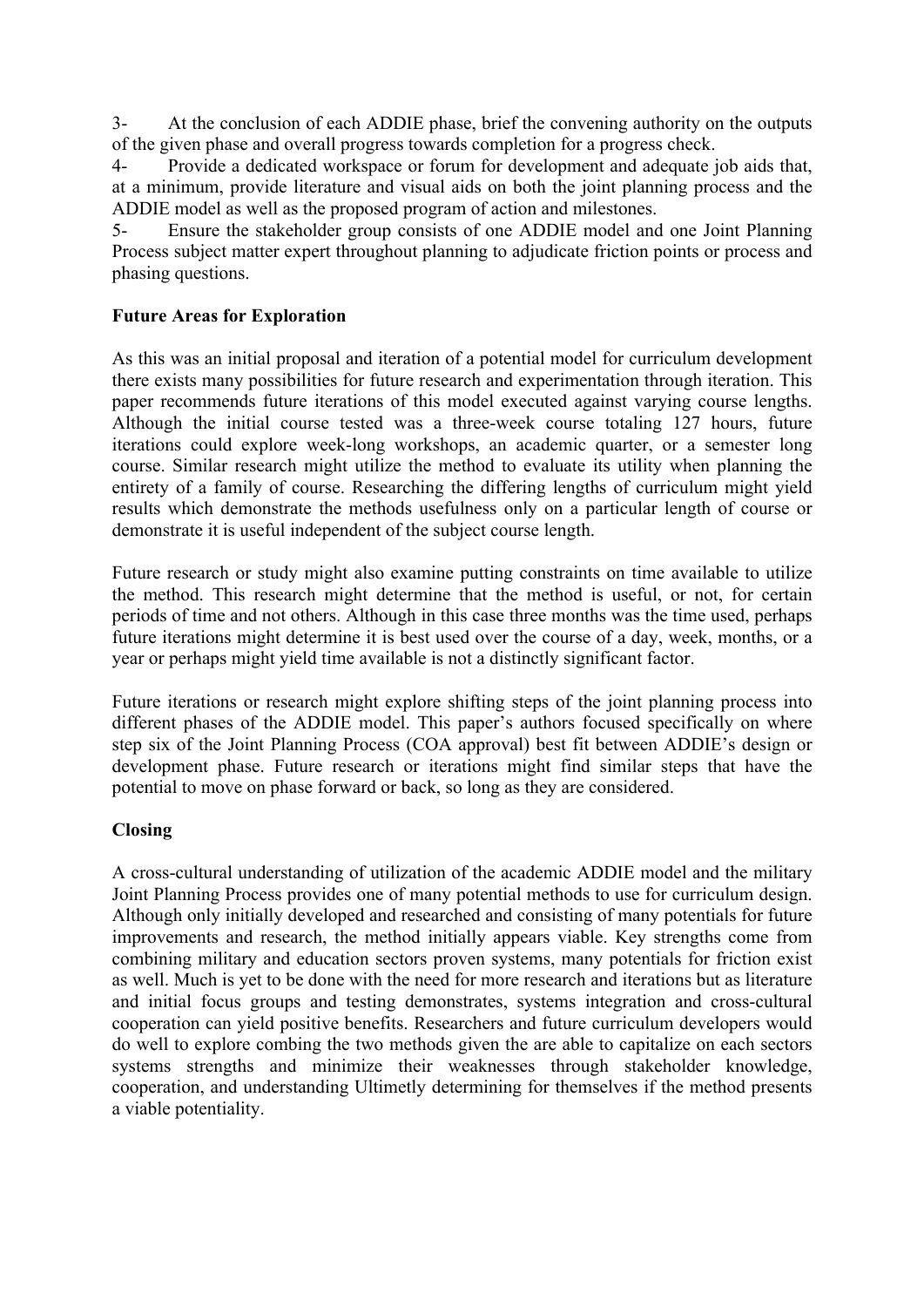#### **References**

- Ahlawat, A., Bakar, B. N. B. M., Barter, S., Al Subaie, F. B., O-Hara, S., & Slayton, C. (2018). Converting Theory and War Doctrine to Realistic Training to Ensure the Success of Military Campaign Planning.
- Ahmadigol, J. (2015). A survey of the effectiveness of instructional design ADDIE and multimedia on learning key skills of Futsal. *Journal of Educational and Management Studies, 5*(3), 180-186.
- Alkire, B., Hanser, L. M., & Lingel, S. L. (2018). *A Wargame Method for Assessing Risk and Resilience of Military Command-and-control Organizations*. RAND.
- Allen W.C. (2006). Overview and evolution of the addie training system. *Advances in Developing Human Resources*, *8*(4), 430-441. https://journals.sagepub.com/doi/10.1177/1523422306292942
- Andres, R. B., & Hukill, J. B. (2007). *Anaconda: A flawed joint planning process*. National Defense University, Washington, DC Instutute for National Strategic Studies.
- Bates, T. (2014, September 9). *Is the ADDIE model appropriate for teaching in a digital age?* https://www.tonybates.ca/2014/09/09/is-the-addie-model-appropriate-forteaching-in-a-digital-age/
- Cai, F., Zhang, P., & Ling, Y. (2020, November). Integrated military and civilian education training of military talents. In *2020 5th International Conference on Modern Management and Education Technology (MMET 2020)* (pp. 340-344). Atlantis Press.
- Cunningham, G. K. (2020). Designing effective military strategies under uncertainty. *The US Army War College Quarterly: Parameters*, *50*(2), 8.

Greenwood, TC. (2008). *Warplanning for Wicked Problems*, Armed Forces Journal.

- Joint Staff. (2017). *Joint Publication 3-0, Joint Operations*. Washington, DC.
- Joint Staff. (2017). *Joint Publication 5-0, Joint Operation Planning*. Washington, DC.
- Joint Staff. (2011). *Joint Publication 5-0, Joint Operation Planning*. Washington, DC.
- Kamarck, K. N. (2016). Goldwater-Nichols and the evolution of officer joint professional military education (JPME). Library of Congress, Congressional Research Service.
- Kendrick, Scott. (2018). *Vice Versa: An Artistic Appraisal of Joint Doctrines's Expression of Campaigns, Major Operations, and Objectives*. Modern War Institute.
- Kirkpatrick, J. & Kayser Kirkpatrick, W. (2016). *Kirkpatrick's four levels of training evaluation.* ASTD Press.
- Labin, J. (2012). *Real world training design: Navigating common constraints and exceptional results.* ASTD Press.